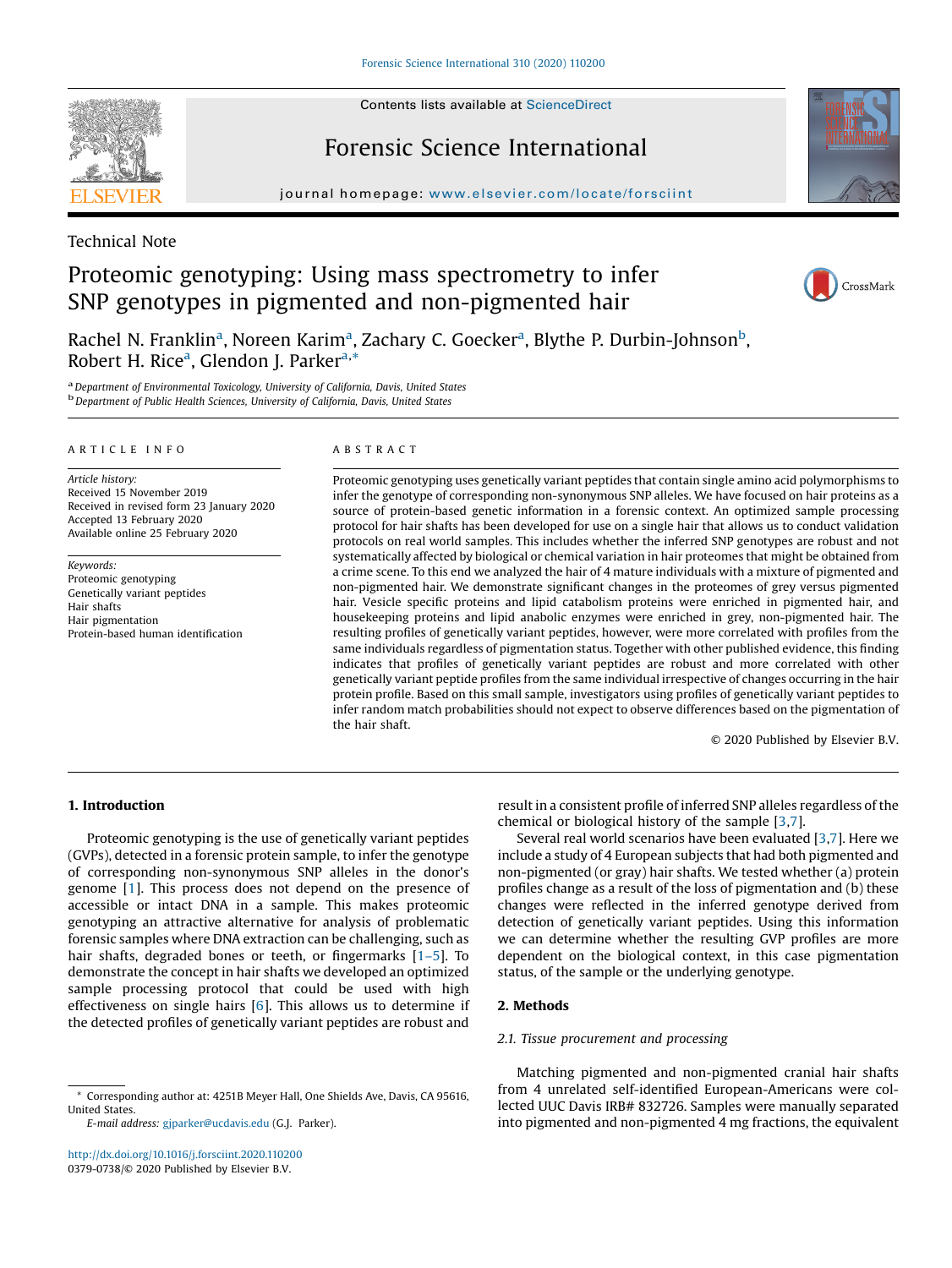of 80–120 cm of a cut hair shaft. No attempt was made to exclude any segment of the hairs shaft except for the uncut root. Each sample was processed using an optimized hair sample processing protocol [[6](#page-4-0),[7](#page-4-0)]. Sample digests were analyzed using a Thermo-Scientific Q Exactive Plus Orbitrap mass spectrometer with inbuilt Proxeon nanospray and Proxeon Easy-nLC II HPLC, under previously outlined conditions [[3](#page-4-0)].

#### 2.2. Analysis of proteomic profiles

The resulting datasets (.RAW format) were converted to a standard format (.mzML) and processed using the X!Tandem peptide spectra matching algorithm (thegpm.org). The protein amounts were quantified by label free quantification using the iBAQ function in MaxQuant and Scaffold (version 4.8.7) that focused on the three most abundant peptides that were specific for each gene product. Protein expression levels of pigmented and non-pigmented samples were compared using the Limma-voom Bioconductor pipeline (limma version 3.38.2, edgeR version 3.24.0, in R 3.5.1) for gene expression analysis and were adjusted for within-subject correlations [[8](#page-4-0)]. This package fits a linear model to individual proteins and then applies empirical Bayes shrinkage to the experimental variances to stabilize the variances and maximize power. A Benjamini-Hochberg false discovery rate adjusted p-value was used for the analysis [[9](#page-4-0)].

The differences between the proteomic profiles of the two groups were also evaluated using the Q-Module function of PEAKS Studio 10.0 (Bioinformatics Solutions Inc., Waterloo, ON, Canada). The raw data files were searched against a validated UNIPROT human reference proteome (uniprot-proteome\_UP000005640\_Human) using default settings of the algorithm except setting the precursor mass error range and fragment ion to 10 ppm and 0.04 Da, respectively. The PTMs search included cysteine carbamidomethylation as fixed modification, whereas oxidation and dioxidation of methionine, deamidation of glutamines and asparagines, pyroglutamation at glutamines and glutamates, and formylation and acetylation of N-termini and lysines as variable modifications. The resulting datasets, filtered with a 1% FDR, were analyzed by Q-module and a heat map was generated by label free quantitation for proteins identified by two unique peptides and with at least 2-fold difference between the groups. Significance was defined as described in  $[10]$  $[10]$ . The mass spectrometry proteomics data have been deposited to the ProteomeXchange Consortium via the PRIDE partner repository with the dataset identifier PXD016156 [\[11](#page-4-0)].

### 2.3. Analysis of genetically variant peptide profiles

The GVP peptides in the sample dataset were detected using the single amino acid variant (sav) function in X!Tandem (thegpm.org) [[1](#page-4-0)]. Analysis of the detected profiles of genetically variant peptides (GVPs) was conducted as described in the literature [[3\]](#page-4-0). Briefly, cumulative datasets of observed GVPs for each biological condition were obtained from the four subjects [\[3](#page-4-0)]. The positive detection of a GVP was recorded in a binary format where a "1" represented detection and a "0" was displayed if the GVP was not detected. The GVP assignments were weighted by the inverse of their corresponding allele frequency to place more weighting on the less common more discriminating GVPs. Each individual's GVP profiles were combined into a matrix and exported into R, version 3.2.1 for further analysis. The R dist function was used to calculate Euclidean distances in a matrix to identify to what extent the samples are similar. The distances were then used to create a hierarchical clustering dendrogram using the hclust function [[3\]](#page-4-0). Random match probabilities were calculated as described else-where [\[1,3](#page-4-0)]. Briefly, each gene was statistically treated as a single locus. Complete linkage was assumed to occur within an open

reading frame and complete equilibrium was assumed outside of the gene. The genotype frequencies in the European reference population in the 1000 Genomes Project for each inferred SNP or SNP combination were then measured and the product calculated to estimate the random match probability of the observed GVP profile [\[1](#page-4-0)].

## 3. Results and discussion

Matching pigmented and non-pigmented hair samples from 4 European subjects were processed in biological duplicates as described in the Methods. Absolute protein abundances were quantified using label free quantification and each dataset manually screened to ensure uniform annotation of each gene product, with complementary protein assignments combined into single entries. Pigmented protein levels  $(n = 8)$  were compared to corresponding non-pigmented values  $(n = 8)$  to obtain both the logarithm of fold change (FC) and negative logarithm of the adjusted P-value  $(-\log_{10}(Ad)$ usted P-value)) ([Fig.](#page-2-0) 1, [Table](#page-2-0) 1A). The resulting volcano plot illustrates that a population of proteins have significantly increased abundance in pigmented compared to non-pigmented hair. These include cathepsin B (CTSB), a protein enriched in melanosomes, and SEC23B, a vesicular transport protein [[12,13](#page-4-0)]. Likewise, in nonpigmented hair, primarily housekeeping gene products were more abundant, such as elongation factor 2 (EEF2) and glyceraldehyde-3-phosphate dehydrogenase (GAPDH). Enzymes involved in lipid catabolism were up regulated and lipid anabolism was down regulated.

An additional analysis of protein profile changes between pigmented and non-pigmented hair shafts was conducted using label free quantitation in PEAKs<sup>TM</sup> software. Proteins that were identified as having both an average 2-fold change in quantitation and an adjusted P-value of less than 0.05 were identified and clustered both in terms of protein abundance and of individual datasets. ([Fig.](#page-3-0) 2, [Table](#page-2-0) 1B, Supplemental Fig. 1). Ten proteins met the inclusion criteria. Included were cathepsin B (P07858, CTSB), and phospholipase D (Q8IV0S, PLD3) that were increased in pigmented hair and were also included in the volcano plot based on abundances quantified using the Scaffold algorithm ([Fig.](#page-2-0) 1). In addition, transmembrane glycoprotein NMB (Q14956, GPNMB) was also increased in pigmented hair. These proteins are all endosomal proteins, two of which are documented to be associated with melanosomes (GPNMB and CTSB) [\[14,15](#page-4-0)]. Non-pigmented grey hair had relative increases in the quantity of fructose-bisphosphate aldolase A (P04075, ALDOA), a housekeeping enzyme in the same pathway, glycolysis, as glyceraldehyde-3-phosphate dehydrogenase. The increase in housekeeping proteins in non-pigmented hair may reflect an overall increase in the ratio of cytoplasm to intermediate filaments in fully differentiated hair shaft corneocytes. In this analysis some structural proteins were more abundant in grey non-pigmented hair including trichohyalin (Q07283, TCHH), Keratin type I cuticular Ha7 (Q76014, KRT37), and keratin-associated protein 4–9 (Q9BYQ8, KRTAP4–9). The proteomic changes associated with the loss of pigmentation were consistent enough that a dendrogram of protein profiles of individual datasets, generated when preparing a heatmap with the PEAKs<sup>TM</sup> Q-Module algorithm, partitioned pigmented (Dark) and grey non-pigmented (White) hair shaft samples [\(Fig.](#page-3-0) 2).

An analysis of the GVP profiles from each individual dataset allowed us to test the hypothesis that demonstrated proteomic changes in hair composition did not systematically introduce bias into the inferred SNP genotype. The profiles were extracted from individual datasets and weighted by the inverse of allelic frequency. Euclidean distance was measured based on the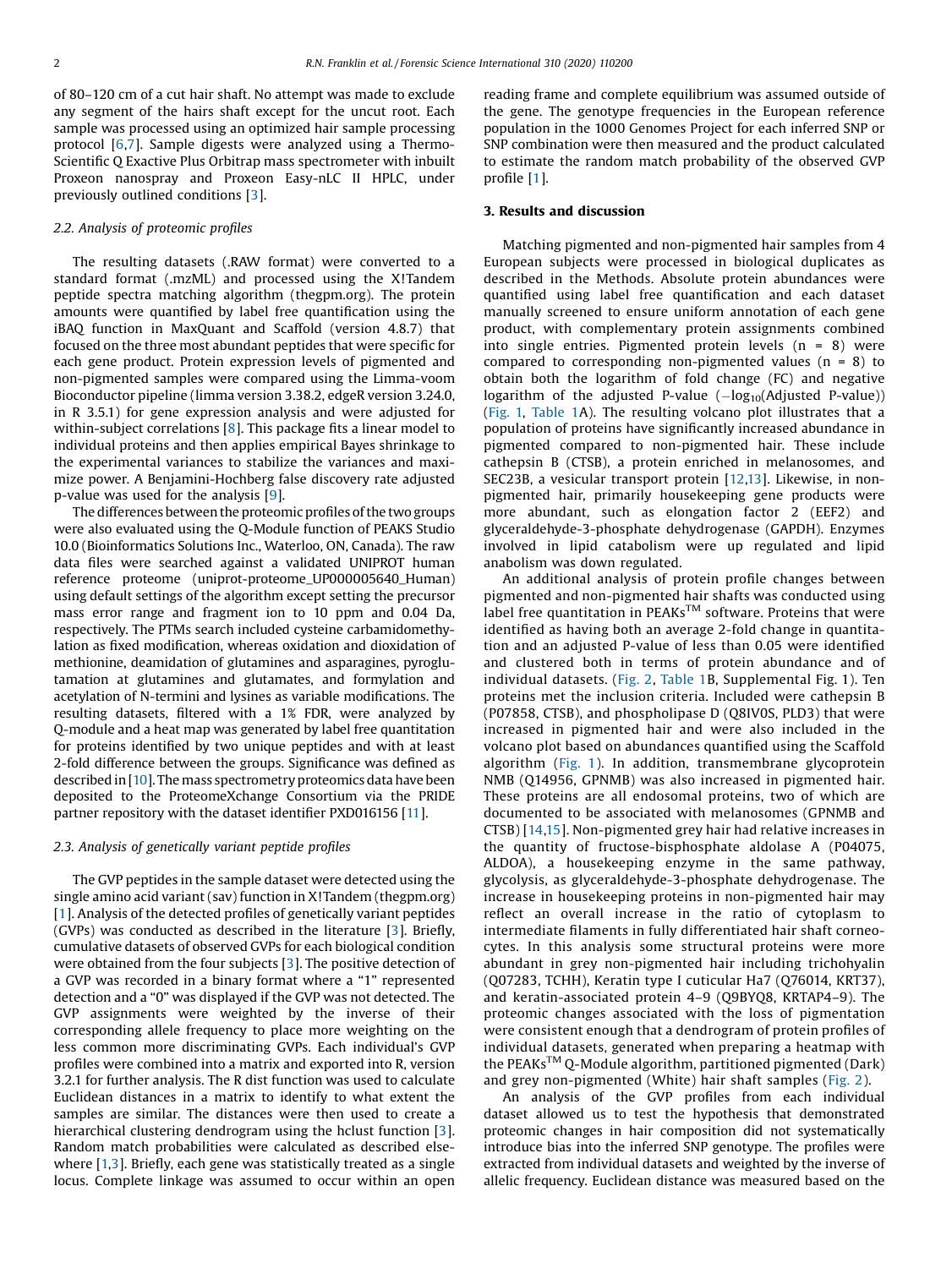<span id="page-2-0"></span>

Fig. 1. Volcano Plot of Proteomic Changes in Pigmented and Non-Pigmented Hair. Matching pigmented and non-pigmented hair was processed and abundance measured. The fold change (Log<sub>2</sub>(pigmented/non-pigmented)) and adjusted P-value (Log<sub>10</sub>(Adjusted P-Value)) were calculated for each protein consistently present in the analysis and values plotted on logarithmic scales. Proteins, or protein clusters (\*), with significant abundance changes are labeled (red). Proteins more abundant in pigmented hair are on the right side of the plot (For interpretation of the references to colour in this figure legend, the reader is referred to the web version of this article).

presence or absence of equivalent GVP markers in other datasets. It should be noted that since exome sequencing was not used to validate the SNP genotypes inferred in this study, inferred genotypes could not be independently validated. The resulting hierarchical clustering dendrogram illustrated that profiles of hair shaft genetically variant peptides from the same individual were more similar to other profiles from the same individual, whereas profiles from other individuals were less similar [\(Fig.](#page-3-0) 3). Thus, for the sub-population of peptides with genotype information, the individual genotype was more dominant in determining distances between samples than the significant changes occurring in protein abundance due to the loss of hair pigmentation.

Euclidian distance is a measure of relative similarity, in this case of peptides containing single amino acid polymorphisms. Euclidian distance is not a measure of identity, or association between a reference sample and trace evidence, per se. However, the profile of proteomically-inferred genotypes could also be used to estimate random match probabilities, and provide a measure of whether a hair shaft could be accounted for by the DNA genotype of a randomly selected individual from a reference population. This application of the product-rule was estimated using the approach described in the literature [\[1,3,5\]](#page-4-0). In this study the cumulative profile of inferred SNP genotypes resulted in estimated random match probabilities in the four subjects that ranged from

#### Table 1

Proteins with Significant Changes in Abundance in Pigmented or Non-Pigmented Hair Shafts. Proteins (UniProt identifier, gene name) with significant changes in abundance (p < 0.05 adjusted probability) were identified and ranked by fold change (pigmented/non-pigmented) hair. Adjusted P-value [\[9](#page-4-0)] or significance [\[10\]](#page-4-0) is indicated. Proteins were processed by label-free quantitation using either MaxQuant (iBAQ) and Scaffold (A) or PEAKsTM (B). Proteins were filtered based on a 5% FDR (Adjusted P-Value < 0.05).

| A                                |                    |                  |         |              |
|----------------------------------|--------------------|------------------|---------|--------------|
| Protein                          | UniProt ID#        | Gene Name        | logFC   | Adj. P Value |
| Cathepsin B                      | CATB_HUMAN         | <b>CTSB</b>      | 2.70    | 0.001        |
| Protein transport protein Sec23B | <b>SC23B HUMAN</b> | SEC23B           | 1.90    | 0.043        |
| Phospholipase D3                 | PLD3_HUMAN         | PLD3             | 1.74    | 0.024        |
| Enoyl-CoA hydratase, mt          | <b>ECHM HUMAN</b>  | ECHS1            | 1.53    | 0.043        |
| Glyceraldehyde-3-P dH            | G3P_HUMAN          | <b>GAPDH</b>     | $-0.32$ | 0.024        |
| Elongation factor 2              | EF2_HUMAN          | EEF <sub>2</sub> | $-0.37$ | 0.043        |
| Fatty acid synthase              | <b>FASN_HUMAN</b>  | FASN             | $-0.74$ | 0.043        |
| 40S ribosomal protein S20        | RS20_HUMAN         | RPS20            | $-1.69$ | 0.043        |
| B                                |                    |                  |         |              |
| Protein                          | UniProt ID#        | Gene Name        | FC      | Significance |
| Transmembrane glycoprotein NMB   | <b>GPNMB_HUMAN</b> | <b>GPNMB</b>     | 5.17    | 200          |
| Phospholipase D3                 | PLD3 HUMAN         | PLD3             | 2.85    | 151.76       |
| Cathepsin B                      | <b>CATB HUMAN</b>  | <b>CTSB</b>      | 2.45    | 48.95        |
| Apolipoprotein D                 | <b>APOD HUMAN</b>  | <b>APOD</b>      | 2.36    | 33.92        |
| Aldolase A                       | ALDOA_HUMAN        | <b>ALDOA</b>     | 0.38    | 35.73        |
| Histone H2A/2-C                  | H2A2A_HUMAN        | HIST2H2AC        | 0.36    | 117.83       |
| Trichohyalin                     | <b>TRHY HUMAN</b>  | <b>TCHH</b>      | 0.29    | 200          |
| Keratin type I cuticular Ha7     | KRT37_HUMAN        | KRT37            | 0.27    | 200          |
| Keratin-associated protein 4-9   | KRA49_HUMAN        | KRTAP4-9         | 0.21    | 44.55        |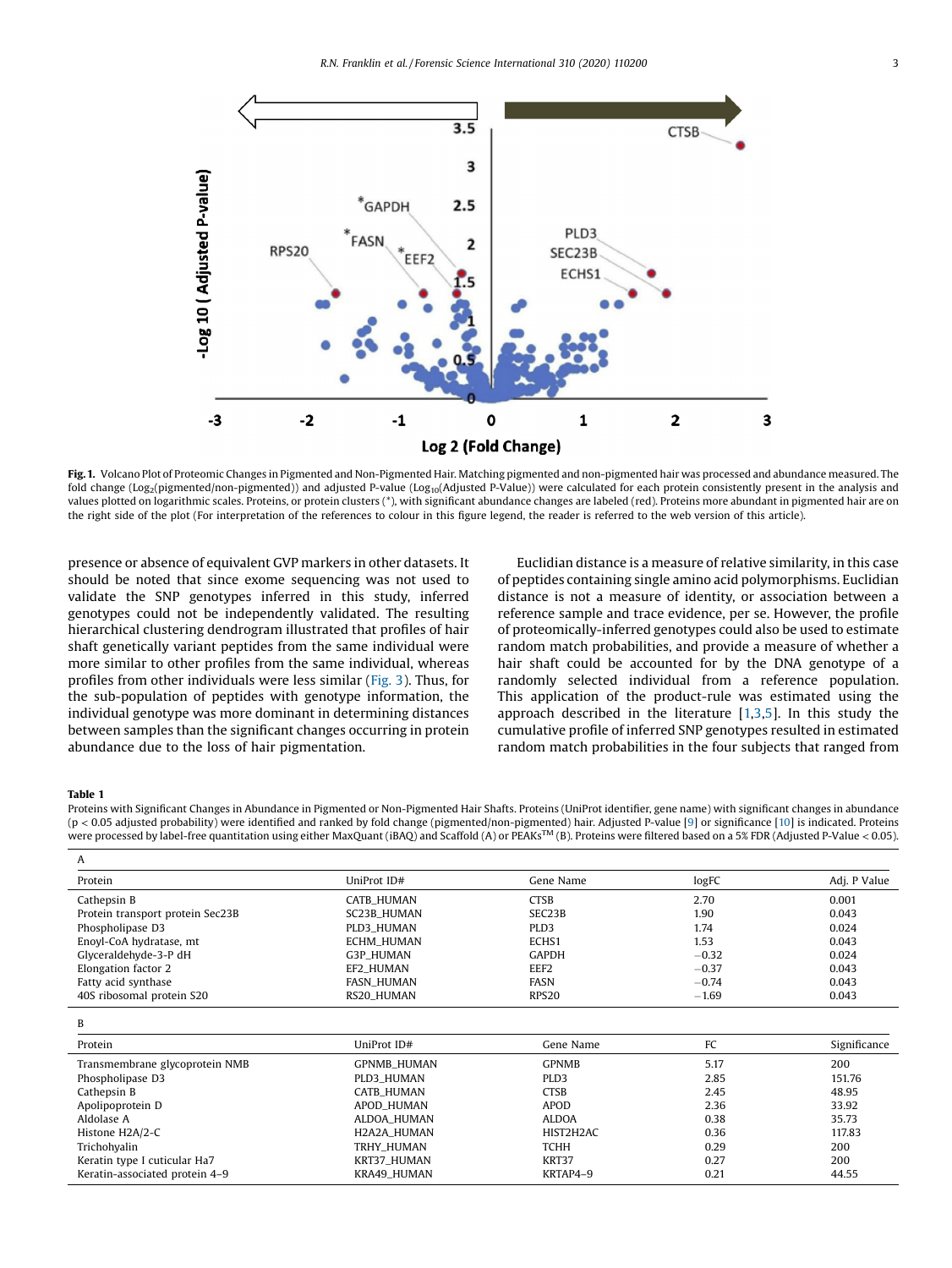<span id="page-3-0"></span>

Fig. 2. Heat Map of Protein Levels in Matched Pigmented and Non-Pigmented Hair. Matching pigmented (Dark, bold numbers) and non-pigmented (White, open numbers) hair shafts from four subjects (1-4) were processed and protein levels quantified using PEAKs™ software (version 10.0). Proteins (Uniprot accession #) that had an average of at least a 2-fold change in quantitation and adjusted FDR-based P-values of less than 0.05 were filtered. Both protein levels and individual profiles were clustered based on correlated abundance levels.



Fig. 3. Hierarchical Cluster Dendrogram of Genetically Variant Peptide Profiles. Profiles of inferred genotypes from individual datasets were extracted from 4 individuals (1–4) with matching pigmented (Dark) and non-pigmented (White) duplicate hair samples. Euclidean distance was measured and plotted as a hierarchical dendrogram.



Fig. 4. Estimation of Random Match Probabilities Using Cumulative Profiles of Detected Genetically Variant Peptides. Cumulative profiles of genetically variant peptides from each biological condition (four European subjects, EA1 to EA4, and two conditions, non-pigmented and pigmented) were used to estimate the negative logarithm of random match probabilities  $(-\log_{10}(RMP))$ .

1 in 3.5  $\times$  10<sup>4</sup> to 1 in 1.2  $\times$  10<sup>8</sup> (Fig. 4). These values correlated with detected numbers of genetically variant peptides that ranged from 59 to 78 peptides (Supplemental Fig. 2). The random match probabilities were similar for matching pigmented and nonpigmented samples and varied by an average of  $0.80 \pm 0.57$  orders of magnitude with no consistent trends with pigmentation status. This was consistent with the above finding that profiles of genetically variant peptides were not biased by the pigmentation status of the hair shaft.

# 4. Conclusion

Significant changes occur at the protein level when hair bulbs change phenotype and produce non-pigmented hair. However, in this cohort of four European subjects, these changes did not systematically introduce bias into the profile of the inferred SNP genotypes derived from genetically variant peptides. Therefore, the pigmentation status of a hair should not influence the resulting proteomic genotyping analyses used in a forensic investigation.

# Role of the funding source

U.S. DOJ Award 2015-DN-BX-K065 supported purchase of mass spectrometry reagents, mass spectrometry data acquisition, and salary support of ZCG. National Institutes of Health, through grant number UL1 TR001860 supported the salary of BDJ.

## CRediT authorship contribution statement

Rachel N. Franklin: Formal analysis, Investigation, Writing review & editing, Visualization. Noreen Karim: Formal analysis, Data curation, Writing - review & editing, Visualization. **Zachary** C. Goecker: Methodology, Writing - review & editing. Blythe P. Durbin-Johnson: Formal analysis, Visualization. Robert H. Rice: Conceptualization, Methodology, Resources, Writing - review & editing, Supervision, Project administration, Funding acquisition. Glendon J. Parker: Conceptualization, Methodology, Resources, Data curation, Writing - original draft, Writing - review & editing, Visualization, Supervision, Project administration, Funding acquisition.